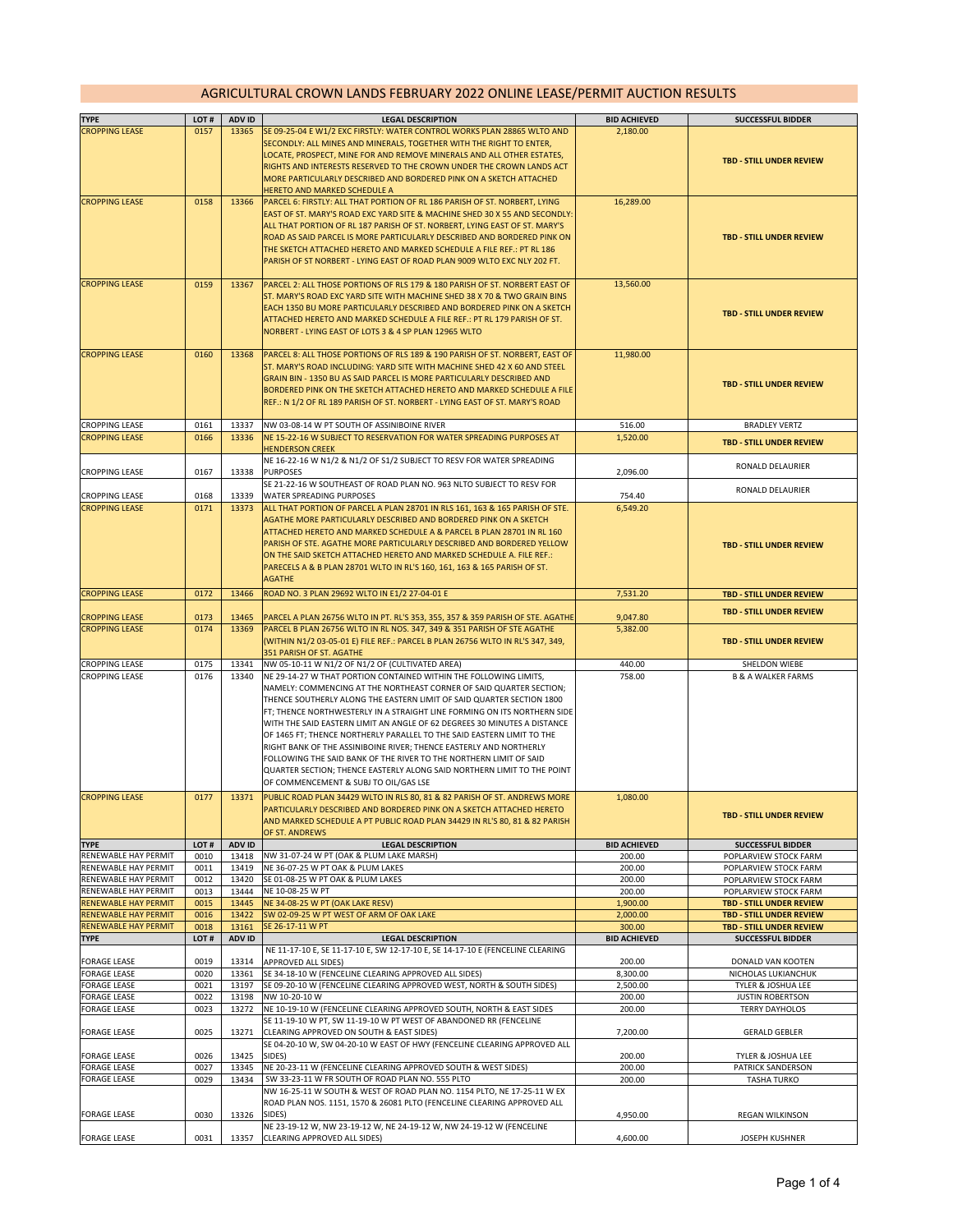|                                            |              |                | NE 17-28-14 W PT, NW 17-28-14 W, SE 17-28-14 W EX ROAD PLAN NO. 2525 DLTO,                                                                               |                    |                                                 |
|--------------------------------------------|--------------|----------------|----------------------------------------------------------------------------------------------------------------------------------------------------------|--------------------|-------------------------------------------------|
|                                            |              |                | SW 17-28-14 W EX ROAD PLAN NO. 2525 DLTO (FENCELINE CLEARING APPROVED ALL                                                                                |                    |                                                 |
| <b>FORAGE LEASE</b>                        | 0034         | 13286          | SIDES)                                                                                                                                                   | 1,600.00           | <b>GEORGE &amp; SHELLEY CLARK</b>               |
| <b>FORAGE LEASE</b>                        | 0038         | 13392          | SE 25-18-02 W (FENCELINE CLEARING APPROVED ALL SIDES)                                                                                                    | 2,800.00           | RYAN INGIMUNDSON                                |
|                                            |              |                | NW 13-30-14 W, SW 13-30-14 W, NE 14-30-14 W, NW 14-30-14 W, SE 14-30-14 W,                                                                               |                    |                                                 |
| <b>FORAGE LEASE</b><br><b>FORAGE LEASE</b> | 0042<br>0043 | 13333<br>13348 | SW 14-30-14 W (FENCELINE CLEARING APPROVED ALL SIDES)<br>NE 11-02-22 W (FENCELINE CLEARING APPROVED ALL SIDES)                                           | 200.00<br>200.00   | CRANE RIVER FARMS LTD.<br>6281266 MANITOBA LTD. |
| <b>FORAGE LEASE</b>                        | 0044         | 13359          | SE 11-01-23 W (FENCELINE CLEARING APPROVED ALL SIDES)                                                                                                    | 200.00             | <b>JAMIE SPENCE</b>                             |
| <b>FORAGE LEASE</b>                        | 0047         | 13424          | NE 11-18-11 W EX DRAIN                                                                                                                                   | 200.00             | <b>CORY JAMES</b>                               |
|                                            |              |                |                                                                                                                                                          |                    |                                                 |
|                                            |              |                | NW 04-24-06 W EX ROAD PLAN NOS. 6972 & 10543 WLTO, EX CNR & SUBJECT TO                                                                                   |                    |                                                 |
| <b>FORAGE LEASE</b>                        | 0049         | 13329          | MHYD EASEMENT, NE 05-24-06 W (FENCELINE CLEARING APPROVED ALL SIDES)                                                                                     | 500.00             | <b>TREVOR GODFREY</b>                           |
|                                            |              |                | NE 14-24-06 W, NW 14-24-06 W, SE 14-24-06 W, SW 14-24-06 W, SE 23-24-06 W, SW                                                                            |                    |                                                 |
| <b>FORAGE LEASE</b>                        | 0050         | 13304          | 23-24-06 W (FENCELINE CLEARING APPROVED ALL SIDES)                                                                                                       | 200.00             | <b>KYLE MCCOSH</b>                              |
|                                            |              |                | NE 25-27-07 W, NW 25-27-07 W, SE 36-27-07 W, SW 36-27-07 W (FENCELINE                                                                                    |                    |                                                 |
| <b>FORAGE LEASE</b>                        | 0052         | 13426          | CLEARING APPROVED ALL SIDES)                                                                                                                             | 200.00             | DARCY HUEGING                                   |
| FORAGE LEASE.<br><b>FORAGE LEASE</b>       | 0055<br>0064 | 13279<br>13457 | SE 15-28-09 W EX DRAIN (FENCELINE CLEARING APPROVED ALL SIDES)<br>SW 17-29-12 W FR (FENCELINE CLEARING APPROVED ALL SIDES)                               | 1,000.00<br>200.00 | <b>BRIAN OLSON</b><br>6952446 MANITOBA LTD.     |
|                                            |              |                | NE 18-29-12 W, NW 18-29-12 W, SE 18-29-12 W, SW 18-29-12 W, NE 19-29-12 W,                                                                               |                    |                                                 |
|                                            |              |                | NW 19-29-12 W, SE 19-29-12 W, SW 19-29-12 W, NE 13-29-13 W, NW 13-29-13 W,                                                                               |                    |                                                 |
|                                            |              |                | SE 13-29-13 W, SW 13-29-13 W, NE 24-29-13 W, NW 24-29-13 W, SE 24-29-13 W, SW                                                                            |                    |                                                 |
| <b>FORAGE LEASE</b>                        | 0065         | 13453          | 24-29-13 W (FENCELINE CLEARING APPROVED ALL SIDES)                                                                                                       | 2,800.00           | 6952446 MANITOBA LTD.                           |
|                                            |              |                |                                                                                                                                                          |                    |                                                 |
| <b>FORAGE LEASE</b>                        | 0066         | 13456          | NW 20-29-12 W FR, SW 20-29-12 W FR (FENCELINE CLEARING APPROVED ALL SIDES)                                                                               | 600.00             | 6952446 MANITOBA LTD.                           |
|                                            |              |                | NW 29-29-12 W FR, SW 29-29-12 W FR, SW 32-29-12 W FR (FENCELINE CLEARING                                                                                 |                    |                                                 |
| <b>FORAGE LEASE</b>                        | 0067         | 13455          | <b>APPROVED ALL SIDES)</b>                                                                                                                               | 2,000.00           | 6952446 MANITOBA LTD.                           |
|                                            |              |                |                                                                                                                                                          |                    |                                                 |
|                                            |              |                | NE 30-29-12 W, NW 30-29-12 W, SE 30-29-12 W, SW 30-29-12 W, NW 31-29-12 W                                                                                |                    |                                                 |
|                                            |              |                | FR, SW 31-29-12 W FR SUBJECT TO MHYD RESV & EX GENERAL PERMIT AREA, NE 25-                                                                               |                    |                                                 |
|                                            |              |                | 29-13 W, NW 25-29-13 W, SE 25-29-13 W, SW 25-29-13 W, NE 26-29-13 W, NW 26-                                                                              |                    |                                                 |
|                                            |              |                | 29-13 W EX INDIAN RESERVE NO. 51, SE 26-29-13 W, SW 26-29-13 W EX INDIAN<br>RESERVE NO. 51, NE 35-29-13 W FR, NW 35-29-13 W FR EX INDIAN RESERVE NO. 51, |                    |                                                 |
|                                            |              |                | SE 35-29-13 W, SW 35-29-13 W EX INDIAN RESERVE NO. 51, NE 36-29-13 W FR, NW                                                                              |                    |                                                 |
|                                            |              |                | 36-29-13 W FR, SE 36-29-13 W, SW 36-29-13 W, NE 01-30-13 W FR, NW 01-30-13 W                                                                             |                    |                                                 |
|                                            |              |                | FR, SE 01-30-13 W FR, SW 01-30-13 W FR, NE 02-30-13 W FR, SE 02-30-13 W FR, NE                                                                           |                    |                                                 |
|                                            |              |                | 11-30-13 W FR, SE 11-30-13 W FR, NE 12-30-13 W FR, NW 12-30-13 W FR, SE 12-30-                                                                           |                    |                                                 |
| <b>FORAGE LEASE</b>                        | 0068         | 13452          | 13 W FR, SW 12-30-13 W FR (FENCELINE CLEARING APPROVED ALL SIDES)                                                                                        | 4,100.00           | 6952446 MANITOBA LTD                            |
|                                            |              |                |                                                                                                                                                          |                    |                                                 |
|                                            |              |                | NE 14-29-13 W, NW 14-29-13 W, SE 14-29-13 W, SW 14-29-13 W, NE 15-29-13 W EX                                                                             |                    |                                                 |
|                                            |              |                | INDIAN RESERVE NO. 51, SE 15-29-13 W EX INDIAN RESERVE NO. 51, NE 22-29-13 W                                                                             |                    |                                                 |
|                                            |              |                | EX INDIAN RESERVE NO. 51, SE 22-29-13 W EX INDIAN RESERVE NO. 51, NE 23-29-13                                                                            |                    |                                                 |
|                                            |              |                | W, NW 23-29-13 W EX INDIAN RESERVE NO. 51 & EX ROAD PLAN NO. 2498 DLTO, SE                                                                               |                    |                                                 |
| <b>FORAGE LEASE</b>                        | 0070         | 13454          | 23-29-13 W, SW 23-29-13 W (FENCELINE CLEARING APPROVED ALL SIDES)                                                                                        | 3,300.00           | 6952446 MANITOBA LTD.                           |
|                                            |              |                | NE 29-30-14 W, NW 29-30-14 W, SE 29-30-14 W, SW 29-30-14 W, NE 04-30-14 W,                                                                               |                    |                                                 |
|                                            |              |                | NW 04-30-14 W, SE 04-30-14 W EX ROAD PLAN NO. 3246 DLTO, SW 04-30-14 W EX                                                                                |                    |                                                 |
|                                            |              |                | ROAD PLAN NO. 3246 DLTO & S1/2 OF LS 4 & SLY 160 FT OF WLY 230 FT OF N1/2 OF                                                                             |                    |                                                 |
|                                            |              |                | LS 4, NE 09-30-14 W, NW 09-30-14 W, SE 09-30-14 W, SW 09-30-14 W, NW 10-30-14                                                                            |                    |                                                 |
|                                            |              |                | W, SW 10-30-14 W, NE 15-30-14 W, NW 15-30-14 W, SE 15-30-14 W, SW 15-30-14<br>W, NW 16-30-14 W, SW 16-30-14 W, NE 17-30-14 W, NW 17-30-14 W, SE 17-30-14 |                    |                                                 |
|                                            |              |                | W, SW 17-30-14 W, NE 20-30-14 W, NW 20-30-14 W, SE 20-30-14 W, SW 20-30-14                                                                               |                    |                                                 |
|                                            |              |                | W, NE 21-30-14 W, NW 21-30-14 W, SE 21-30-14 W, SW 21-30-14 W, NW 22-30-14                                                                               |                    |                                                 |
|                                            |              |                | W, SW 22-30-14 W, NE 28-30-14 W, NW 28-30-14 W, SE 28-30-14 W, SW 28-30-14                                                                               |                    |                                                 |
|                                            |              |                | W, NE 32-30-14 W, NW 32-30-14 W, SE 32-30-14 W, SW 32-30-14 W, NE 33-30-14 W,                                                                            |                    |                                                 |
|                                            |              |                | NW 33-30-14 W, SE 33-30-14 W, SW 33-30-14 W (FENCELINE CLEARING APPROVED                                                                                 |                    |                                                 |
| <b>FORAGE LEASE</b>                        | 0071         | 13334          | ALL SIDES)                                                                                                                                               | 200.00             | CRANE RIVER FARMS LTD.                          |
| <b>FORAGE LEASE</b>                        | 0073         | 13048          | SW 28-34-15 W FR (FENCELINE CLEARING APPROVED ALL SIDES)                                                                                                 | 200.00             | <b>SKOWNAN FIRST NATION</b>                     |
| <b>FORAGE LEASE</b>                        | 0074         | 13310          | FORAGE LEASE. NE 12-32-16 W (FENCELINE CLEARING APPROVED ALL SIDES)                                                                                      | 1,900.00           | MICHAEL SLEPICKA                                |
|                                            |              |                | FORAGE LEASE. NE 13-32-16 W, NW 13-32-16 W (FENCELINE CLEARING APPROVED                                                                                  |                    |                                                 |
| <b>FORAGE LEASE</b>                        | 0075         | 13309          | ALL SIDES)                                                                                                                                               | 1,700.00           | MICHAEL SLEPICKA                                |
| FORAGE LEASE                               | 0088         |                | 13349  FORAGE LEASE.  SE 11-03-16 W EX ROAD & SUBJECT TO MHYD EASEMENT                                                                                   | 10,200.00          | HOODOO CONSULTING SERVICES INC                  |
| <b>FORAGE LEASE</b>                        | 0089         | 13268          | SE 14-15-10 E EX DRAIN (FENCELINE CLEARING APPROVED ALL SIDES)                                                                                           | 3,000.00           | JOHN MCINTOSH                                   |
| <b>FORAGE LEASE</b>                        | 0092         | 13022          | SW 34-27-15 W EX DRAIN PLAN NO. 2582 DLTO                                                                                                                | 200.00             | <b>TBD - STILL UNDER REVIEW</b>                 |
| <b>FORAGE LEASE</b>                        | 0093         | 13289          | NE 11-28-15 W EX ELY 361.5 FT OF NLY 361.5 FT, SE 11-28-15 W (FENCELINE<br>CLEARING APPROVED ALL SIDES)                                                  | 8,000.00           | <b>KANDIS FLINN</b>                             |
|                                            |              |                | NW 27-28-15 W EX DRAIN PLAN NO. 1951 DLTO & ROAD PLAN NO. 1951 DLTO                                                                                      |                    |                                                 |
| <b>FORAGE LEASE</b>                        | 0094         | 13321          | (FENCELINE CLEARING APPROVED ALL SIDES)                                                                                                                  | 200.00             | <b>LINDSEY MORRAN</b>                           |
| <b>FORAGE LEASE</b>                        | 0095         | 13290          | SW 29-28-15 W (FENCELINE CLEARING APPROVED ALL SIDES)                                                                                                    | 6,900.00           | <b>KEVIN KUKURUDZ</b>                           |
| <b>FORAGE LEASE</b>                        | 0097         | 13294          | NW 15-28-16 W                                                                                                                                            | 200.00             | MATTHEW ATKINSON                                |
|                                            |              |                | NW 22-28-16 W EX EAST 5 CHAINS OF NORTH 4 CHAINS (FENCELINE CLEARING                                                                                     |                    |                                                 |
| <b>FORAGE LEASE</b>                        | 0098         | 13293          | <b>APPROVED ALL SIDES)</b>                                                                                                                               | 200.00             | MATTHEW ATKINSON                                |
| <b>FORAGE LEASE</b>                        | 0099         | 13273          | NW 29-28-17 W, SW 29-28-17 W (FENCELINE CLEARING APPROVED ALL SIDES)                                                                                     | 7,200.00           | <b>JOEL WARKENTIN</b>                           |
|                                            |              |                | NW 02-33-20 W LS 14, NW 02-33-20 W LS 11, 12 & 13, SW 11-33-20 W WEST OF                                                                                 |                    |                                                 |
| <b>FORAGE LEASE</b>                        | 0101         | 13441          | <b>CREEK</b>                                                                                                                                             | 200.00             | DUCK RIVER RANCH LTD.                           |
| <b>FORAGE LEASE</b>                        | 0102         | 13443          | NW 10-33-20 W, NW 15-33-20 W, SW 15-33-20 W                                                                                                              | 200.00             | DUCK RIVER RANCH LTD.                           |
| <b>FORAGE LEASE</b>                        | 0103         | 13442          | NE 11-33-20 W, NW 11-33-20 W, SE 14-33-20 W                                                                                                              | 200.00             | DUCK RIVER RANCH LTD.                           |
| <b>FORAGE LEASE</b>                        | 0104         | 13379          | SE 14-34-20 W FR (FENCELINE CLEARING APPROVED ALL SIDES)<br>NE 04-35-20 W, NW 04-35-20 W, NE 05-35-20 W SOUTH OF ROAD PLAN NO. 1451                      | 200.00             | DUCK RIVER RANCH LTD.                           |
|                                            |              |                | DLTO, NW 05-35-20 W SOUTH OF ROAD PLAN NO. 1451 DLTO, SE 05-35-20 W FR, SW                                                                               |                    |                                                 |
|                                            |              |                | 05-35-20 W FR, SE 06-35-20 W E1/2 SOUTH OF ROAD PLAN NO. 1451 DLTO, SE 09-35-                                                                            |                    |                                                 |
| <b>FORAGE LEASE</b>                        | 0105         | 13463          | 20 W                                                                                                                                                     | 200.00             | DUCK RIVER RANCH LTD.                           |
|                                            |              |                | NE 06-32-21 W, NW 06-32-21 W, SE 06-32-21 W, SW 06-32-21 W, NE 07-32-21 W,                                                                               |                    |                                                 |
|                                            |              |                | NW 07-32-21 W, SE 07-32-21 W, SW 07-32-21 W, NE 36-31-22 W, NW 36-31-22 W,                                                                               |                    |                                                 |
|                                            |              |                | SE 36-31-22 W, SW 36-31-22 W, NE 01-32-22 W, NW 01-32-22 W, SE 01-32-22 W, SW                                                                            |                    |                                                 |
|                                            |              |                | 01-32-22 W, NE 11-32-22 W, NW 11-32-22 W, NE 12-32-22 W, NW 12-32-22 W, SE 12-                                                                           |                    |                                                 |
| <b>FORAGE LEASE</b>                        | 0106         | 13410          | 32-22 W, SW 12-32-22 W (FENCELINE CLEARING APPROVED ALL SIDES)                                                                                           | 3,100.00           | DUCK RIVER RANCH LTD.                           |
|                                            |              |                | SW 35-44-29 W FIELD SOUTH OF ROAD PLAN NO. 1644 DLTO AS OUTLINED ON                                                                                      |                    |                                                 |
| <b>FORAGE LEASE</b>                        | 0108         | 13461          | PROVIDED MAPPING (HAY USE ONLY)                                                                                                                          | 200.00             | <b>KENNETH MUNRO</b>                            |
|                                            |              |                |                                                                                                                                                          |                    |                                                 |
| <b>FORAGE LEASE</b>                        | 0109         | 13347          | NW 11-10-06 W EX RLY (FENCELINE CLEARING APPROVED ALL SIDES & ALONG ROAD)                                                                                | 1,700.00           | <b>CHARLES MURRAY</b>                           |
| <b>FORAGE LEASE</b>                        | 0110         | 13427          | NE 19-09-09 E (HAY USE ONLY)                                                                                                                             | 300.00             | <b>JAYMES MORIN</b>                             |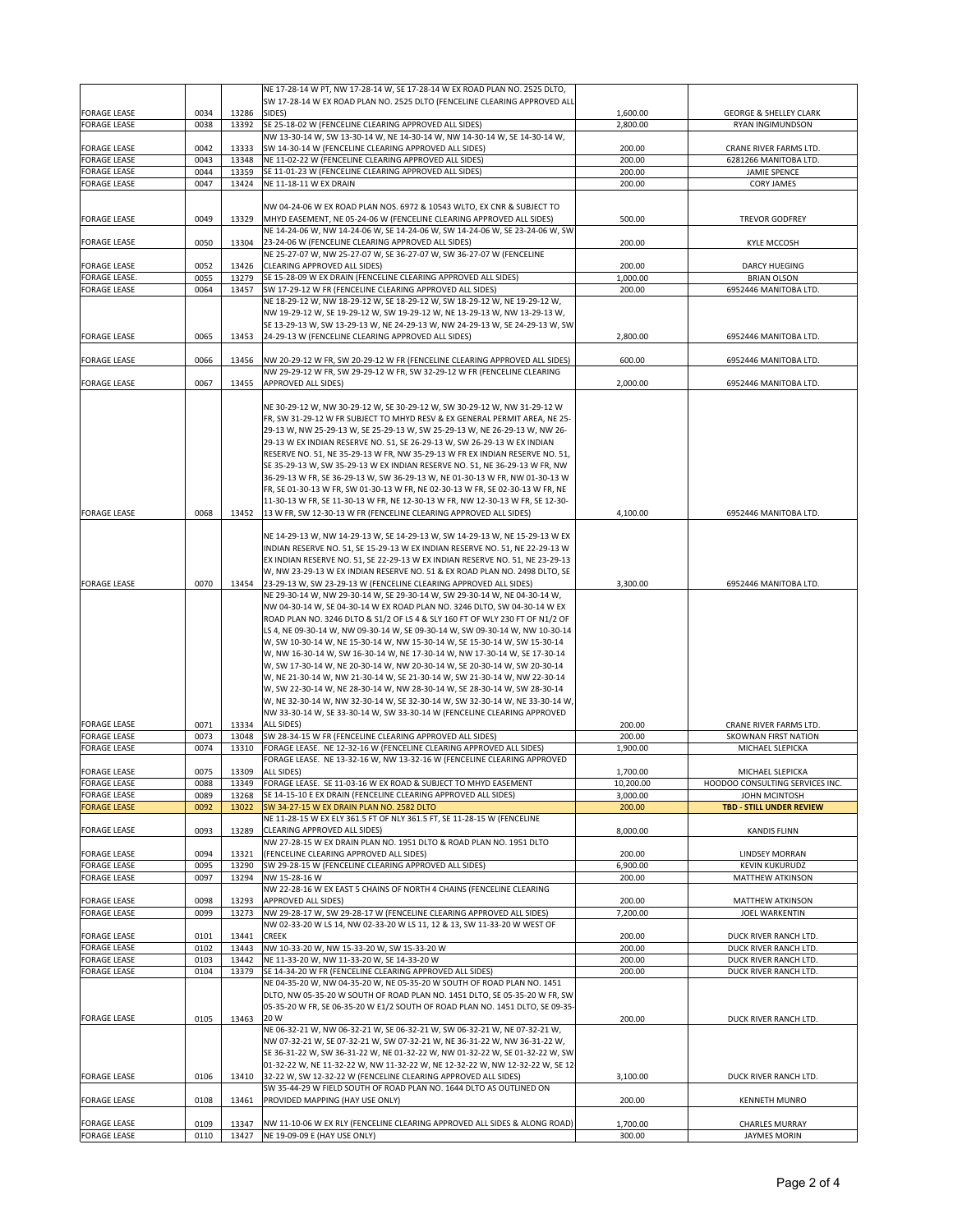| <b>FORAGE LEASE</b>  | 0111 | 13428  | NW 19-09-09 E EX ROW FOR GWWD PLAN NO. 2312 WLTO (HAY USE ONLY)               | 300.00              | <b>JAYMES MORIN</b>             |
|----------------------|------|--------|-------------------------------------------------------------------------------|---------------------|---------------------------------|
|                      |      |        | NE 29-11-21 W LS 9, 10 & 15 EX ROAD PLAN NO. 1773 BLTO, SE 29-11-21 W EX ROAD |                     |                                 |
| <b>FORAGE LEASE</b>  | 0112 | 13388  | PLAN NO. 1773 BLTO, SW 29-11-21 W                                             | 10,100.00           | LUCKY BREAK RANCH               |
|                      |      |        |                                                                               |                     |                                 |
| <b>FORAGE LEASE</b>  | 0114 | 13302  | NE 09-29-28 W                                                                 | 400.00              | DARCY & DUSTIN HORATCHKA        |
| <b>FORAGE LEASE</b>  | 0115 | 13303  | NE 16-29-28 W                                                                 | 4,700.00            | DARCY & DUSTIN HORATCHKA        |
|                      |      |        | NE 26-29-28 W EAST OF RIVER, NW 26-29-28 W EAST OF RIVER (FENCELINE           |                     |                                 |
|                      |      |        |                                                                               |                     |                                 |
| <b>FORAGE LEASE</b>  | 0116 | 13437  | CLEARING APPROVED ALL SIDES)                                                  | 200.00              | <b>KEITH MURRAY</b>             |
|                      |      |        | NE 21-16-02 W SWAMP AS IN PLAN APPROVED AT OTTAWA 1873 (FENCELINE             |                     |                                 |
|                      |      |        |                                                                               |                     |                                 |
| <b>FORAGE LEASE</b>  | 0122 | 13246  | CLEARING APPROVED ALL SIDES)                                                  | 5,000.00            | <b>TIMOTHY JOHNSON</b>          |
| <b>FORAGE LEASE</b>  | 0123 | 13269  | SE 03-17-02 W (FENCELINE CLEARING APPROVED ALL SIDES)                         | 6,500.00            | RUSSELL MYSKIW                  |
| <b>FORAGE LEASE</b>  | 0124 | 13255  | SW 27-17-03 W (FENCELINE CLEARING APPROVED ALL SIDES)                         | 7,100.00            | <b>HUAPING ZHANG</b>            |
|                      |      |        |                                                                               |                     |                                 |
|                      |      |        | NE 10-07-08 E, NW 10-07-08 E, SE 10-07-08 E (FENCELINE CLEARING APPROVED ALL  |                     |                                 |
| <b>FORAGE LEASE</b>  | 0125 | 13352  | SIDES)                                                                        | 200.00              | <b>ADAM SHEWCHUK</b>            |
|                      |      |        | NE 35-08-25 W FR SUBJECT TO THE RIGHTS OF THE WATER CONTROL AND               |                     |                                 |
|                      |      |        |                                                                               |                     |                                 |
|                      |      |        | CONSERVATION BRANCH, NW 35-08-25 W FR SUBJECT TO THE RIGHTS OF THE            |                     |                                 |
|                      |      |        | WATER CONTROL AND CONSERVATION BRANCH, SE 35-08-25 W NOT COVERED BY           |                     |                                 |
|                      |      |        | WATERS OAK LAKE (WCC), SW 35-08-25 W RESERVED WCC (HAY USE ONLY FOR THE       |                     |                                 |
|                      |      |        |                                                                               |                     |                                 |
|                      |      |        | PORTION IN SW 35-08-25 W LYING SOUTHWEST OF THE FENCELINE HIGHLIGHTED IN      |                     |                                 |
|                      |      |        | YELLOW ON THE SITE PLAN REVISED SEPT 2013) (FENCELINE CLEARING APPROVED       |                     |                                 |
|                      |      |        |                                                                               |                     |                                 |
| <b>FORAGE LEASE</b>  | 0127 | 13363  | <b>ALL SIDES)</b>                                                             | 12,500.00           | <b>TBD - STILL UNDER REVIEW</b> |
|                      |      |        | NE 19-10-08 E SUBJECT TO ROAD RESV, NW 19-10-08 E (FENCELINE CLEARING         |                     |                                 |
| <b>FORAGE LEASE</b>  | 0128 | 13201  | <b>APPROVED ALL SIDES)</b>                                                    | 1,300.00            | <b>RODERICK DUECK</b>           |
|                      |      |        |                                                                               |                     |                                 |
|                      |      |        | SE 23-01-08 E EX LS 8, SE 23-01-08 E LS 8 (FENCELINE CLEARING APPROVED ALL    |                     |                                 |
| <b>FORAGE LEASE</b>  | 0129 | 13315  | SIDES)                                                                        | 400.00              | <b>CORNELIUS KLASSEN</b>        |
|                      |      |        |                                                                               |                     |                                 |
| <b>FORAGE LEASE</b>  | 0130 | 13275  | SE 28-01-08 E (FENCELINE CLEARING APPROVED ALL SIDES)                         | 1,000.00            | ANDREW BEDNAR                   |
| FORAGE LEASE         | 0131 | 13432  | SW 13-01-09 E (FENCELINE CLEARING APPROVED ALL SIDES)                         | 200.00              | ANDY KACHUROWSKI                |
| FORAGE LEASE         | 0134 | 13292  | NE 11-09-08 E (FENCELINE CLEARING APPROVED ALL SIDES)                         | 200.00              | <b>DEREK VANOSCH</b>            |
|                      |      |        |                                                                               |                     |                                 |
| <b>FORAGE LEASE</b>  | 0135 | 13446  | SE 16-09-08 E (FENCELINE CLEARING APPROVED ALL SIDES)                         | 200.00              | <b>JASON DUMONT</b>             |
|                      |      |        | NE 19-09-08 E SUBJECT TO QUARRY LEASE, NW 19-09-08 E (FENCELINE CLEARING      |                     |                                 |
|                      |      |        |                                                                               |                     |                                 |
| <b>FORAGE LEASE</b>  | 0136 | 13313  | <b>APPROVED ALL SIDES)</b>                                                    | 200.00              | <b>JOSEPH BOULAY</b>            |
|                      |      |        | SE 29-09-08 E EX ROAD PLAN NO. 37434 WLTO & SUBJECT TO QUARRY LEASE           |                     |                                 |
| FORAGE LEASE         | 0137 | 13291  | (FENCELINE CLEARING APPROVED ALL SIDES)                                       | 3,200.00            | JOSEPH BOULAY                   |
|                      |      |        |                                                                               |                     |                                 |
| <b>FORAGE LEASE</b>  | 0138 | 13259  | SW 29-06-29 W (FENCELINE CLEARING APPROVED ALL SIDES)                         | 4,800.00            | <b>ANDREW STERLING</b>          |
| <b>FORAGE LEASE</b>  | 0139 | 13351  | SW 12-08-12 W (FENCELINE CLEARING APPROVED ALL SIDES)                         | 7,051.00            | <b>BLAINE BULLIED</b>           |
|                      |      |        | NE 36-09-12 W E1/2 (FENCELINE CLEARING APPROVED ALL SIDES OF PROPERTY         |                     |                                 |
|                      |      |        |                                                                               |                     |                                 |
| <b>FORAGE LEASE</b>  | 0140 | 13436  | LINES)                                                                        | 400.00              | <b>BLAINE BULLIED</b>           |
| <b>FORAGE LEASE</b>  | 0141 | 13044  | SE 27-33-15 W (FENCELINE CLEARING APPROVED ON ALL SIDES)                      | 2,500.00            | <b>GALEN SPENCE</b>             |
|                      |      |        | NE 33-33-15 W (FENCELINE CLEARING APPROVED ON ALL SIDES)                      |                     |                                 |
| <b>FORAGE LEASE</b>  | 0143 | 13046  |                                                                               | 1,100.00            | <b>GALEN SPENCE</b>             |
|                      |      |        | NE 34-33-15 W, SE 34-33-15 W W1/2 (FENCELINE CLEARING APPROVED ON ALL         |                     |                                 |
| <b>FORAGE LEASE</b>  | 0144 | 13037  | SIDES)                                                                        | 1,100.00            | CHRISTOPHER POPOWICH            |
|                      |      |        |                                                                               |                     |                                 |
| <b>FORAGE LEASE</b>  | 0145 | 13047  | NW 34-33-15 W (FENCELINE CLEARING APPROVED ON ALL SIDES)                      | 1,000.00            | CHRISTOPHER POPOWICH            |
| <b>FORAGE LEASE</b>  | 0147 | 13039  | SW 03-34-15 W (FENCELINE CLEARING APPROVED ON ALL SIDES)                      | 1,100.00            | CHRISTOPHER POPOWICH            |
|                      |      |        | NE 04-34-15 W, NW 04-34-15 W, SE 04-34-15 W, SW 04-34-15 W (FENCELINE         |                     |                                 |
|                      |      |        |                                                                               |                     |                                 |
| <b>FORAGE LEASE</b>  | 0148 | 13040  | CLEARING APPROVED ON ALL SIDES)                                               | 700.00              | CHRISTOPHER POPOWICH            |
|                      |      |        | NE 05-34-15 W EX ROAD PLAN NO. 3249 DLTO, NW 05-34-15 W EAST OF RIVER, SE     |                     |                                 |
|                      |      |        |                                                                               |                     |                                 |
|                      |      |        | 05-34-15 W FR EX ROAD PLAN NOS. 1987 & 3249 DLTO, SW 05-34-15 W EAST OF       |                     |                                 |
| <b>FORAGE LEASE</b>  | 0149 | 13041  | RIVER (FENCELINE CLEARING APPROVED ON ALL SIDES)                              | 1,000.00            | CHRISTOPHER POPOWICH            |
| <b>FORAGE LEASE</b>  | 0151 | 13387  | SE 07-21-04 W SUBJECT TO MHYD POWER TRANS LINE                                | 200.00              | DAVID LARADE                    |
|                      |      |        |                                                                               |                     |                                 |
| <b>FORAGE LEASE</b>  | 0153 | 13287  | SE 14-21-05 W (FENCELINE CLEARING APPROVED ALL SIDES)                         | 200.00              | DAVID LARADE                    |
| <b>FORAGE LEASE</b>  | 0155 | 13316  | NW 01-25-09 W, SW 01-25-09 W EX PR NO. 235 PL NO. 17409 WLTO                  | 9,700.00            | <b>LORNE GRAHAM</b>             |
| <b>FORAGE LEASE</b>  | 0156 | 13266  | SW 18-15-01 W                                                                 | 200.00              | <b>ORVAL PROCTER</b>            |
|                      |      |        |                                                                               |                     |                                 |
| <b>TYPE</b>          | LOT# | ADV ID | <b>LEGAL DESCRIPTION</b>                                                      | <b>BID ACHIEVED</b> | <b>SUCCESSFUL BIDDER</b>        |
|                      |      |        | NE 23-32-13 W PT (PROULX LAKE WMA) (HAY USE ONLY); SE 23-32-13 W PT (PROULX   |                     |                                 |
| RENEWABLE HAY PERMIT | 0009 | 13270  |                                                                               | No Bids Received    | N/A                             |
|                      |      |        | LAKE WMA) (HAY USE ONLY)                                                      |                     |                                 |
| RENEWABLE HAY PERMIT | 0014 | 13421  | SW 12-08-25 W PT (OAK & PLUM LAKE MARSH)                                      | No Bids Received    | N/A                             |
| RENEWABLE HAY PERMIT | 0017 | 13276  | NW 35-15-09 W PT                                                              | No Bids Received    | N/A                             |
|                      |      |        |                                                                               |                     |                                 |
|                      |      |        | SE 11-19-10 W PT EAST OF ABANDONED RR & WEST OF ROAD PLAN NO. 1110 P LA       |                     |                                 |
|                      | 0024 | 13433  | PLTO; SW 11-19-10 W PT EAST OF ABANDONED RR & WEST OF ROAD PLAN NO. 1110      | No Bids Received    | N/A                             |
| <b>FORAGE LEASE</b>  |      |        | P LA PLTO                                                                     |                     |                                 |
|                      |      |        |                                                                               |                     |                                 |
| <b>FORAGE LEASE</b>  | 0028 | 13435  | NW 20-23-11 W                                                                 | No Bids Received    | N/A                             |
|                      |      |        |                                                                               |                     |                                 |
|                      |      |        | NE 19-25-13 W (FENCELINE CLEARING APPROVED ALL SIDES); NW 19-25-13 W          |                     |                                 |
|                      |      |        | (FENCELINE CLEARING APPROVED ALL SIDES); SE 19-25-13 W (FENCELINE CLEARING    |                     |                                 |
|                      |      |        | APPROVED ALL SIDES); SW 20-25-13 W (FENCELINE CLEARING APPROVED ALL SIDES);   |                     |                                 |
|                      | 0032 | 13362  |                                                                               | No Bids Received    | N/A                             |
|                      |      |        | NW 29-25-13 W (FENCELINE CLEARING APPROVED ALL SIDES); SW 29-25-13 W          |                     |                                 |
|                      |      |        | (FENCELINE CLEARING APPROVED ALL SIDES); NE 30-25-13 W (FENCELINE CLEARING    |                     |                                 |
|                      |      |        |                                                                               |                     |                                 |
| <b>FORAGE LEASE</b>  |      |        | APPROVED ALL SIDES); SW 30-25-13 W (FENCELINE CLEARING APPROVED ALL SIDES)    |                     |                                 |
|                      |      |        |                                                                               |                     |                                 |
|                      |      |        | NW 28-25-13 W (FENCELINE CLEARING APPROVED ALL SIDES); NE 32-25-13 W          |                     |                                 |
|                      |      |        | (FENCELINE CLEARING APPROVED ALL SIDES); SE 32-25-13 W (FENCELINE CLEARING    |                     |                                 |
|                      | 0033 | 13277  | APPROVED ALL SIDES); SW 32-25-13 W (FENCELINE CLEARING APPROVED ALL SIDES);   | No Bids Received    |                                 |
|                      |      |        |                                                                               |                     | N/A                             |
|                      |      |        | NW 33-25-13 W (FENCELINE CLEARING APPROVED ALL SIDES); SW 33-25-13 W          |                     |                                 |
| <b>FORAGE LEASE</b>  |      |        | (FENCELINE CLEARING APPROVED ALL SIDES)                                       |                     |                                 |
|                      |      |        | NE 33-31-22 W FR (FENCELINE CLEARING APPROVED ALL SIDES); NW 33-31-22 W       |                     |                                 |
|                      |      |        |                                                                               |                     |                                 |
|                      |      |        | (FENCELINE CLEARING APPROVED ALL SIDES); SE 33-31-22 W (FENCELINE CLEARING    |                     |                                 |
|                      |      |        | APPROVED ALL SIDES); SW 33-31-22 W (FENCELINE CLEARING APPROVED ALL SIDES);   |                     |                                 |
|                      | 0045 | 13411  |                                                                               | No Bids Received    | N/A                             |
|                      |      |        | NW 34-31-22 W WEST OF HIGHWAY SUBJECT TO MHYD RESV (FENCELINE CLEARING        |                     |                                 |
|                      |      |        | APPROVED ALL SIDES); SW 34-31-22 W WEST OF HWY SUBJECT TO MHYD RESV           |                     |                                 |
| <b>FORAGE LEASE</b>  |      |        | (FENCELINE CLEARING APPROVED ALL SIDES)                                       |                     |                                 |
|                      |      |        |                                                                               |                     |                                 |